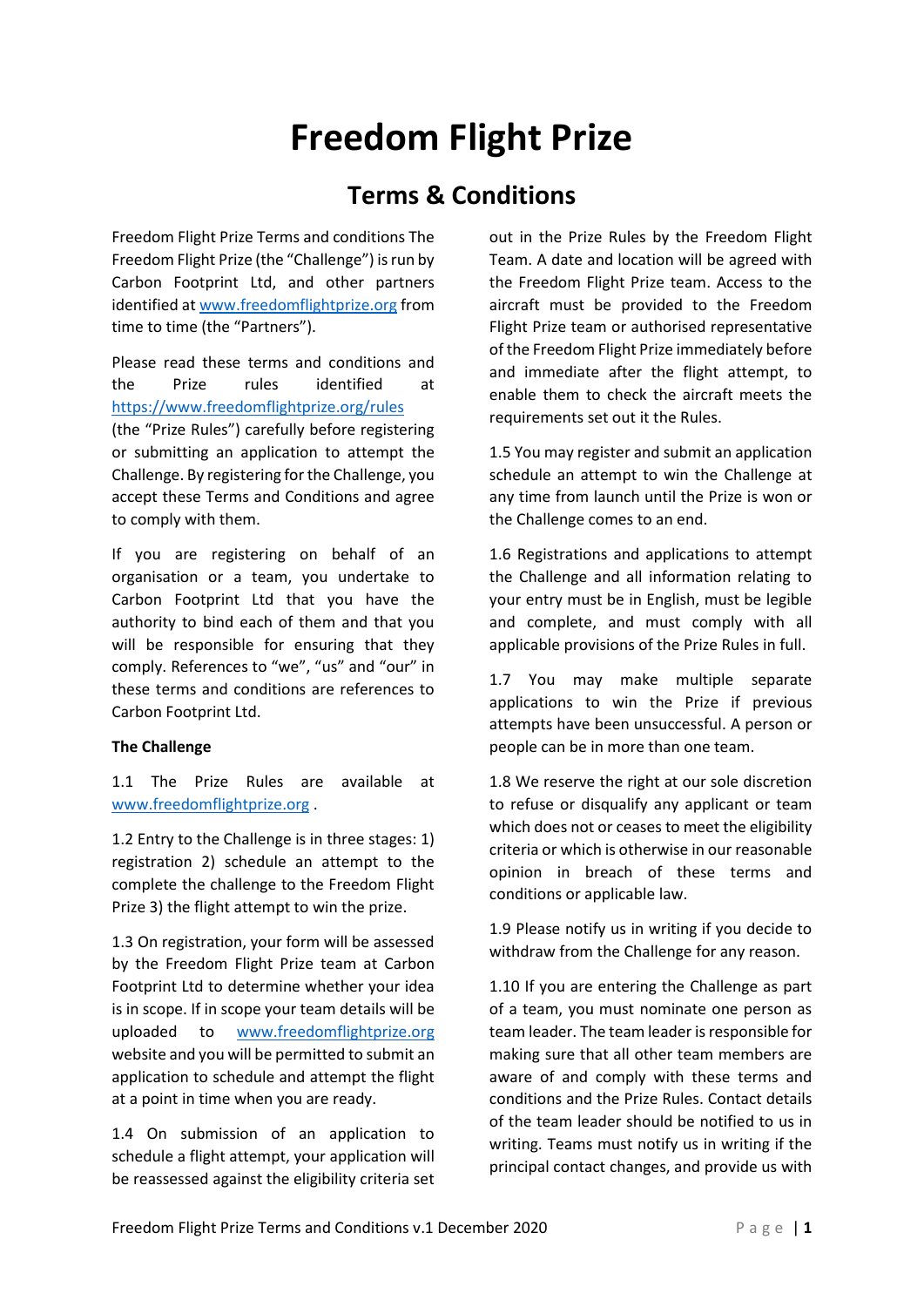up to date contact details. Participants submitting an application to win the Challenge as part of a team shall be jointly and severally liable for their obligations under these terms and conditions.

1.11 If you (or any of your team) are under 18, you will need to provide written confirmation of parental or legal guardian consent to participate in the Challenge.

1.12 An individual may participate in more than one team provided that he or she has the consent of all such team members to do so.

1.13 Members of the Freedom Flight Prize Advisory Panel, and their immediate families, are not eligible to register or submit an application to win the Challenge, whilst also being a member of the Advisory Panel.

1.14 We will use the contact details provided to contact you or the team leader (as applicable) about the Challenge. All communication between us about the Challenge shall be in English. If you don't respond to any communication within 14 days, we may at our sole discretion treat you (and your team, if applicable) as having withdrawn from the Challenge.

1.15 You will be responsible for all your costs of entering and participating in the Challenge, including without limitation all costs of development, prototyping, manufacture, testing, marketing, video production, licensing, cost associated with airport fees, fuelling, registration and protection of intellectual property rights, legal costs, insurance, costs of obtaining third party consents/permissions and licences, and travel and accommodation costs. You recognise that there is no guarantee that you, or any participant, will win the Prize and that participation is entirely at your own risk.

1.16 We reserve the right to vary the form or substance of the Challenge (including without limitation the Prize Rules, and the eligibility criteria, these terms and conditions and any deadlines) as we deem appropriate in the circumstances, taking into account the aims of the Challenge. We shall use reasonable endeavours to notify all registered participants of any changes. If you are not happy with the changes, you should withdraw from the Challenge; your continued participation will indicate your agreement to any changes.

1.17 We also reserve the right at our sole discretion to suspend or terminate the Challenge if:

> a) funding sponsorship for the Challenge is not forth coming, reduced materially or withdrawn by our Partners or sponsors;

> b) we determine in our reasonable opinion that the Challenge will no longer achieve its aims or is no longer relevant or useful; or

> c) there are changes or developments outside our control that affect the Challenge (including without limitation changes to the law or in technological or scientific knowledge).

1.18 No compensation will be paid to participants if the Challenge is changed, suspended or terminated by us in accordance with paragraphs 1.16, 1.17 or 10 of these terms and conditions.

1.19 The Challenge will come to an end if noone has won the Prize by 31 December 2035, unless Carbon Footprint Ltd and our Partners decide to extend the Challenge and we publish a new end date. In the event the Challenge ends without a winner any Prize Fund sponsorship raised may be donated to other worthwhile causes.

2. Freedom Flight Support Grants

2.1 You may have the opportunity to apply for Awards, Grants or support from time to time during the Challenge to help develop your solution.

3. Award of Prize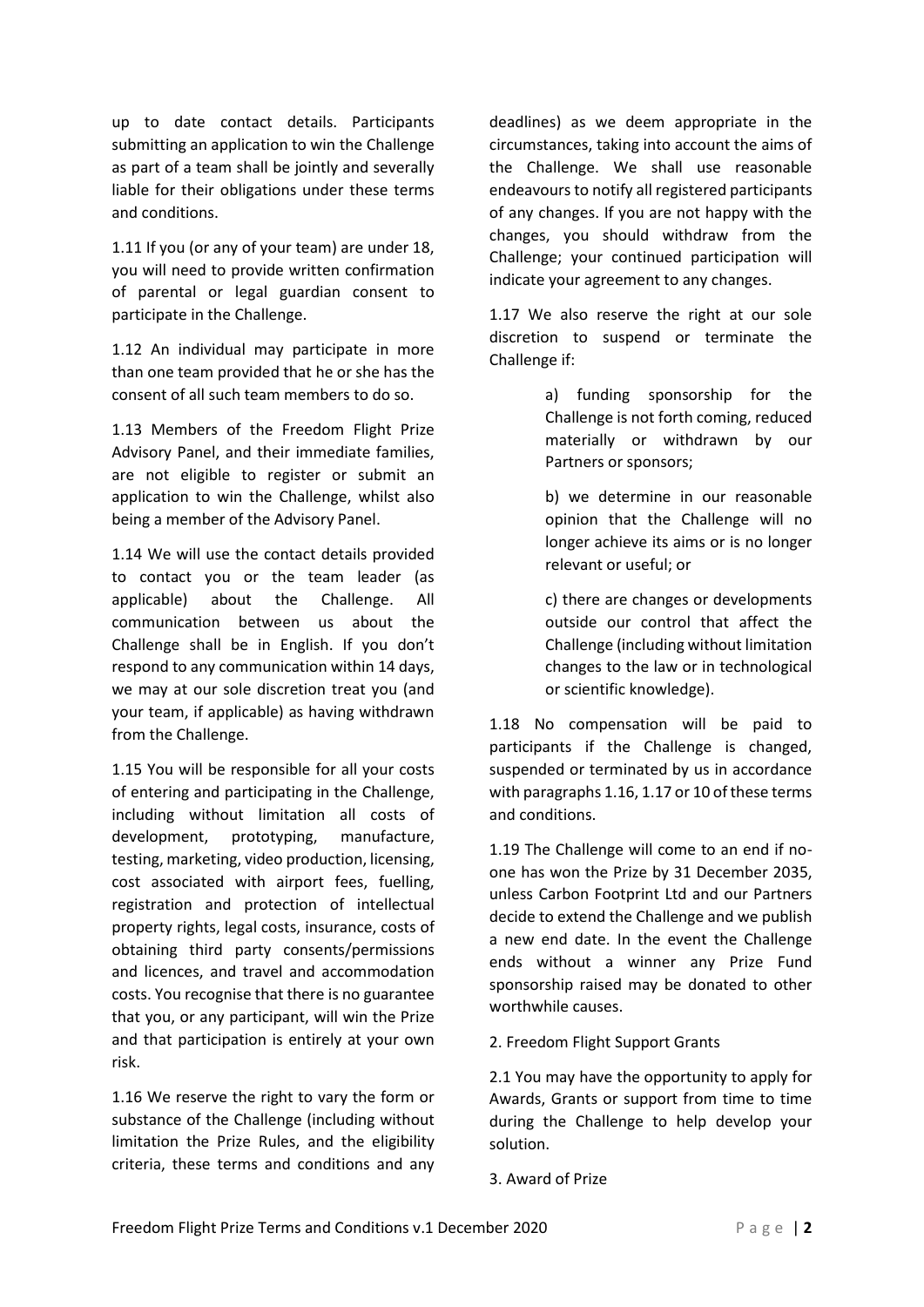3.1 Applications to schedule an attempt to win the Prize may be submitted at any time during the Challenge. The flight attempt can only be made following the inspection of the aircraft by the Freedom Flight Prize Team to check the aircraft meets the requirements set out in the Rules. If the Prize has not been won the final submission deadline to submit an attempt application to win the Prize is 30 September 2035. Carbon Footprint Ltd may (but shall have no obligation to) amend any deadlines in its sole discretion. Late applications will not be accepted and Carbon Footprint Ltd is not responsible for applications which are lost, damaged or late due to computer, network or telecommunications failure due to third party telephone or data networks.

3.2 We reserve the right to ask for additional evidence to support applications and the claims made in applications and to reject claims on the grounds set out in the Prize Rules. We will determine at our sole discretion the form and extent of assessment and testing for each entry, which may differ for individual entries.

3.3 The eligibility, assessment and award of the Prize will be determined by the Freedom Flight Prize Panel (the "Panel") appointed by Carbon Footprint Ltd and following the process set out in the Prize Rules. Any decision by Carbon Footprint Ltd, or the Panel about eligibility, assessment and award will be final and binding, including any decision about the validity of claims. Correspondence will not be entered into. The Panel may at its sole discretion decide not to award the Prize at all where in its reasonable opinion no entry satisfies the aims, criteria and requirements of the Challenge as described in the Prize Rules.

3.4 Unsuccessful flight attempts will be permitted to reattempt to win the Challenge at a date to be agreed with the Freedom Flight Prize team in the future. Any such reapplication to attempt the flight must be submitted by the deadline specified in these terms and conditions

3.5 The winning individual or team verified by the Freedom Flight Panel ("the winner") will be obliged to return the Prize monies in full within thirty (30) days if it emerges at any time after the award that they failed to comply with these terms and conditions or the Prize Rules.

3.6 The Prize will be the total amount collected from sponsoring organisations and individuals minus any fees and costs which could include, but not limited to, bank charges and taxes. There is no guarantee provided to the size of the Prize fund.

3.7 The Prize will be paid in pounds sterling within 90 days of announcement of the winner to a bank account in the name of the winner. Where the winner is a team, all members of the team must authorise in writing payment by The Freedom Flight Prize to the nominated account. We reserve the right to withhold payment (i) in the case of a complaint or challenge to the Freedom Flight Committee decision until such complaint or challenge is resolved, or (ii) where Carbon Footprint Ltd considers it prudent or necessary to do so in order to carry out due diligence in relation to the nominated bank account. Winners will be responsible for payment of all taxes, bank transfer and other levies, costs and charges associated with payment to them of any Prize and shall provide promptly any information requested by us in connection with reporting or assessment required by tax or other authorities in connection with the Prize.

4. Your commitments to us

4.1 To submit an application to attempt the flight, and be considered for award of the Prize, you must, and the team leader of a team must ensure that each team member shall:

a) satisfy the eligibility criteria;

b) ensure that all information submitted as part of the Challenge is true, accurate and complete to the best of your knowledge;

c) provide promptly any additional information we reasonably request and participate in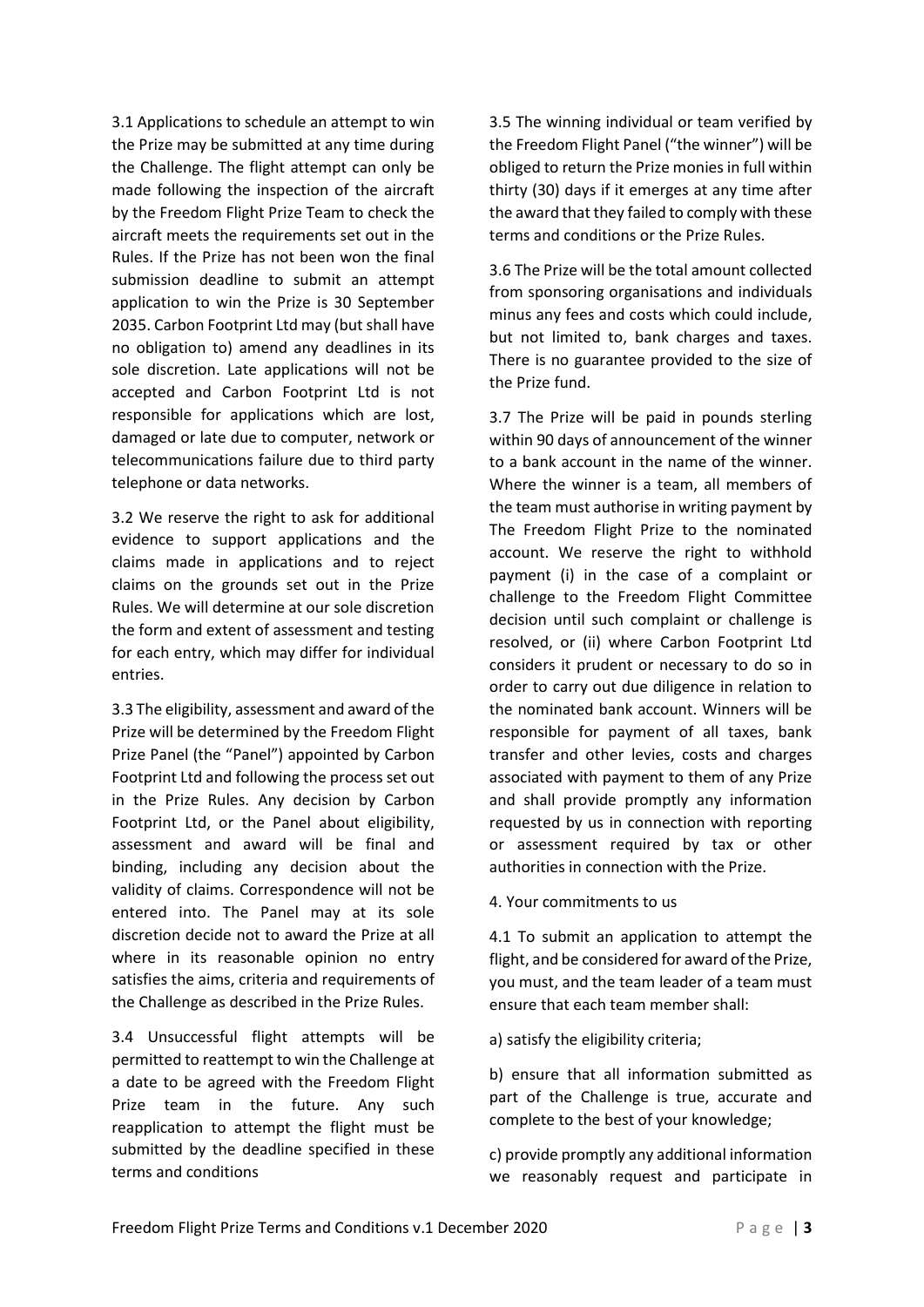assessment, testing, challenges and presentations which are part of the Challenge;

d) obtain all authorisations, consents, licences and permissions necessary to: (i) submit and develop your solution as part of the Challenge and (ii) perform the actual flight attempt;

e) use best endeavours not to infringe any intellectual property right, obligation of confidentiality or other third-party rights or any contractual obligation in connection with participation in the Challenge;

f) not attempt to undermine the Challenge, cheat, or behave in any way which is in our reasonable opinion unfair, disruptive, inappropriate or potentially dangerous, or which damages the reputation of the Freedom Flight Prize, Carbon Footprint Ltd or Partners in the Challenge;

g) comply with the Prize Rules;

h) act lawfully, ethically and in good faith, and comply with all applicable laws, regulations, guidelines and codes of practice;

i) obtain appropriate insurance in respect of any activities undertaken as part of the Challenge and provide evidence of this to us on request; and

j) comply with our reasonable instructions while participating in the Challenge, including in relation to health and safety.

#### 5. Intellectual Property Rights

5.1 You will retain all intellectual property rights in the results and materials (including but not limited to any data, designs, know-how and information), generated by you while participating in the Challenge (the "Challenge IPR") and no rights in Challenge IPR shall be transferred to us or our Partners. You shall have sole responsibility, at your own cost, for filing, prosecuting, maintaining, defending and enforcing any Challenge IPR.

6. Information and Publicity

6.1 We will use information which you provide, including the personal details of you, and your team members if applicable, to administer the Challenge. For these purposes, we may share those details with our Partners. We may also share your information with other partners or companies who may help us operate the Challenge and information on these partners and companies will be displayed on the Challenge website (www.freedomflightprize.org) when known. We will also share your information with judges who help us assess applications. Pease see our Privacy Policy [\(https://www.freedomflightprize.org/terms](https://www.freedomflightprize.org/terms-and-privacy)[and-privacy\)](https://www.freedomflightprize.org/terms-and-privacy) for more information on how we may use your personal information.

6.2 You must identify and notify to us in writing any confidential or sensitive information submitted during the course of the Challenge. We may share that information with our staff, Partners, judges and anyone helping us to administer the Challenge, to the extent necessary to enable them to perform their duties in relation to the Challenge and subject to obligations of confidentiality, but shall otherwise use our best endeavours not to disclose that information to any third party and to adopt appropriate technical measures to prevent unauthorised access to that information.

6.3 We and our Partners and sponsors may carry out publicity and promotion for the Challenge, and publish our research and evaluation in relation to the Challenge. We and our Partners shall be entitled to publish (a) your organisation's name and logo and (b) a summary of your entry (which shall contain no confidential information). We may ask you (and your team) to support and/or participate in promotional activities and in press / media events on reasonable notice. All film, photos, sound recordings and other materials created by us shall belong to us.

6.4 Any public statements made by a participant in the Challenge about the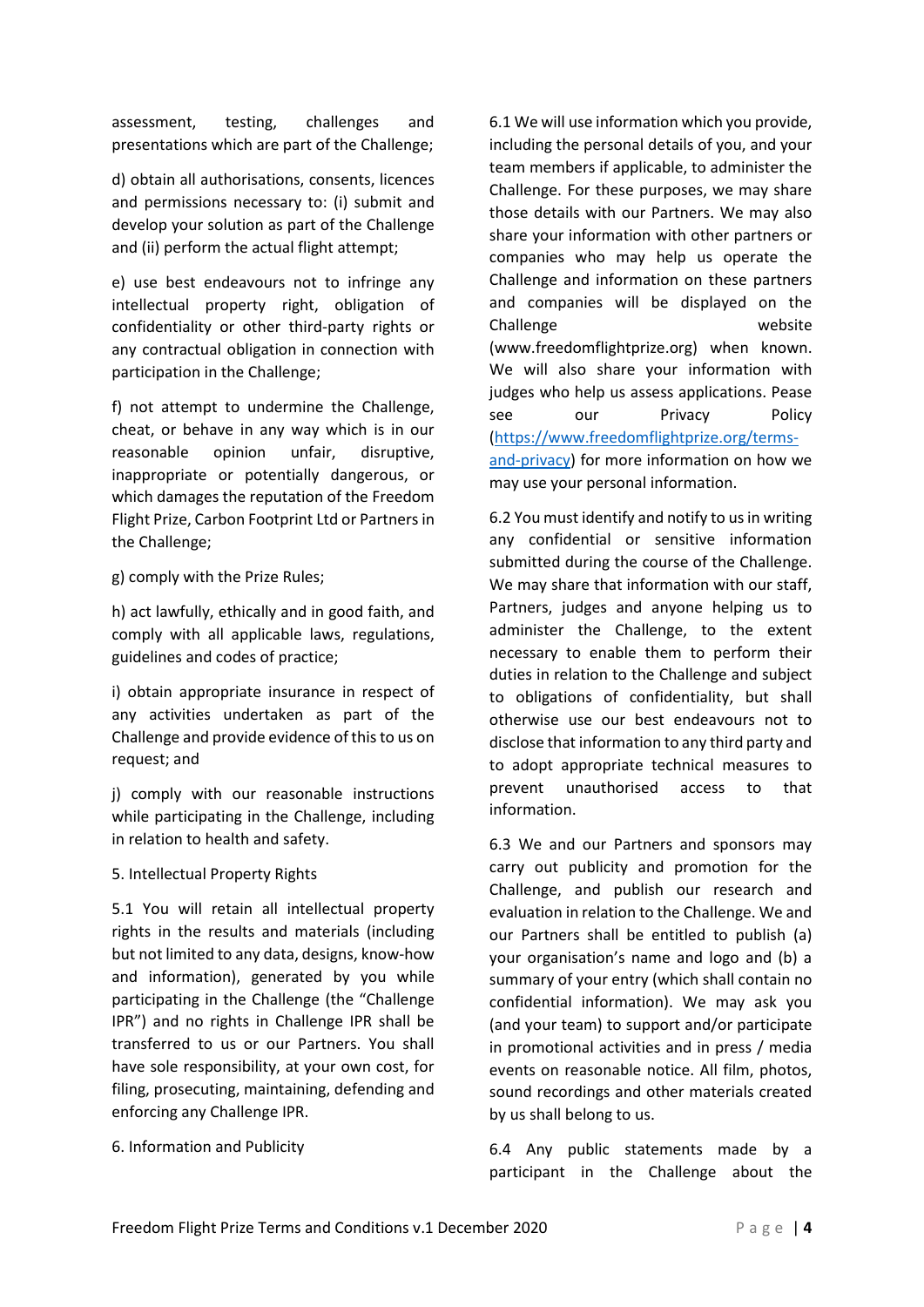Challenge, either during the Challenge or within twelve (12) months following the award of the Prize, must acknowledge the support of Carbon Footprint Ltd and our Partners. You must seek our prior written approval for any significant publicity or promotional activity connected to the Challenge. Subject to this paragraph 6.4, you and your team (where applicable) shall not use the name, logo, trademarks or any other intellectual property of Carbon Footprint Ltd or its Partners without prior written consent.

#### 7. Notices

7.1 Any notice or other communication sent to Carbon Footprint Ltd in connection with these terms and conditions shall be in writing and sent to Carbon Footprint Ltd, Belvedere House, Basing View, Basingstoke, Hampshire, United Kingdom, and marked for the attention of the Company Secretary.

#### 8. Exclusion and Limitation of Liability

8.1 To the extent permitted by applicable law, Carbon Footprint Ltd excludes all liability for any direct, indirect, incidental or consequential loss or damage, including without limitation, any costs, claims, taxes, charges or expenses, arising from your participation in the Challenge, including without limitation where these arise as a result of: (a) Carbon Footprint Ltd exercising its rights to vary, suspend or terminate the Challenge; (b) your reliance on statements or advice given by us, our Partners or contractors before, during or after the Challenge; (c) any breach of confidentiality, except where this is caused by our negligence or default.

8.2 Without prejudice to paragraph 8.1, Carbon Footprint Ltd's maximum aggregate liability to you or your team (as applicable) in connection with the Challenge (if any) shall be limited to £1,000. Nothing in these terms and conditions seeks to exclude or limit Carbon Footprint Ltd's liability for death or personal injury caused by negligence or fraudulent misrepresentation made by us.

8.3 Any physical materials or prototypes submitted to Carbon Footprint Ltd as part of your entry to the Challenge will be at your own risk. While we will use reasonable endeavours to keep safely, maintain and return any such materials or items, we cannot guarantee this.

8.4 Carbon Footprint Ltd is not responsible to you or your team for the actions or statements of any other participant and is under no obligation to arbitrate disputes between participants, including in relation to confidentiality and ownership of intellectual property. Participants who are unable to resolve disputes between themselves may at Carbon Footprint Ltd's sole discretion be removed from the Challenge.

8.5 You shall indemnify and keep indemnified Carbon Footprint Ltd and our Partners against all liabilities, costs, expenses, damages and losses (including reasonable professional costs and expenses) suffered or incurred by us or our Partners arising out of or in connection with any third party claim made against Carbon Footprint Ltd or any of its Partners as a result of: a) any breach by you or any of your team members (if applicable) of paragraphs 3.5 and 4 of these terms and conditions; or b) any actual or alleged infringement of a third party's intellectual property rights arising out of in connection with your conduct, performance or output (including your application or proposed solution(s) to the Challenge) during or after the Challenge; and c) any claim made against us by a third party for death, personal injury or damage to property arising out of or in connection with your conduct, performance or output in connection with the Challenge.

### 9. No Partnership or Agency

9.1 Nothing in these terms and conditions is intended to, or shall be deemed to, establish any partnership or joint venture between you (or your team, if applicable) and Carbon Footprint Ltd, constitute any party the agent of another party, or authorise any party to make or enter into any commitments for or on behalf of any other party.